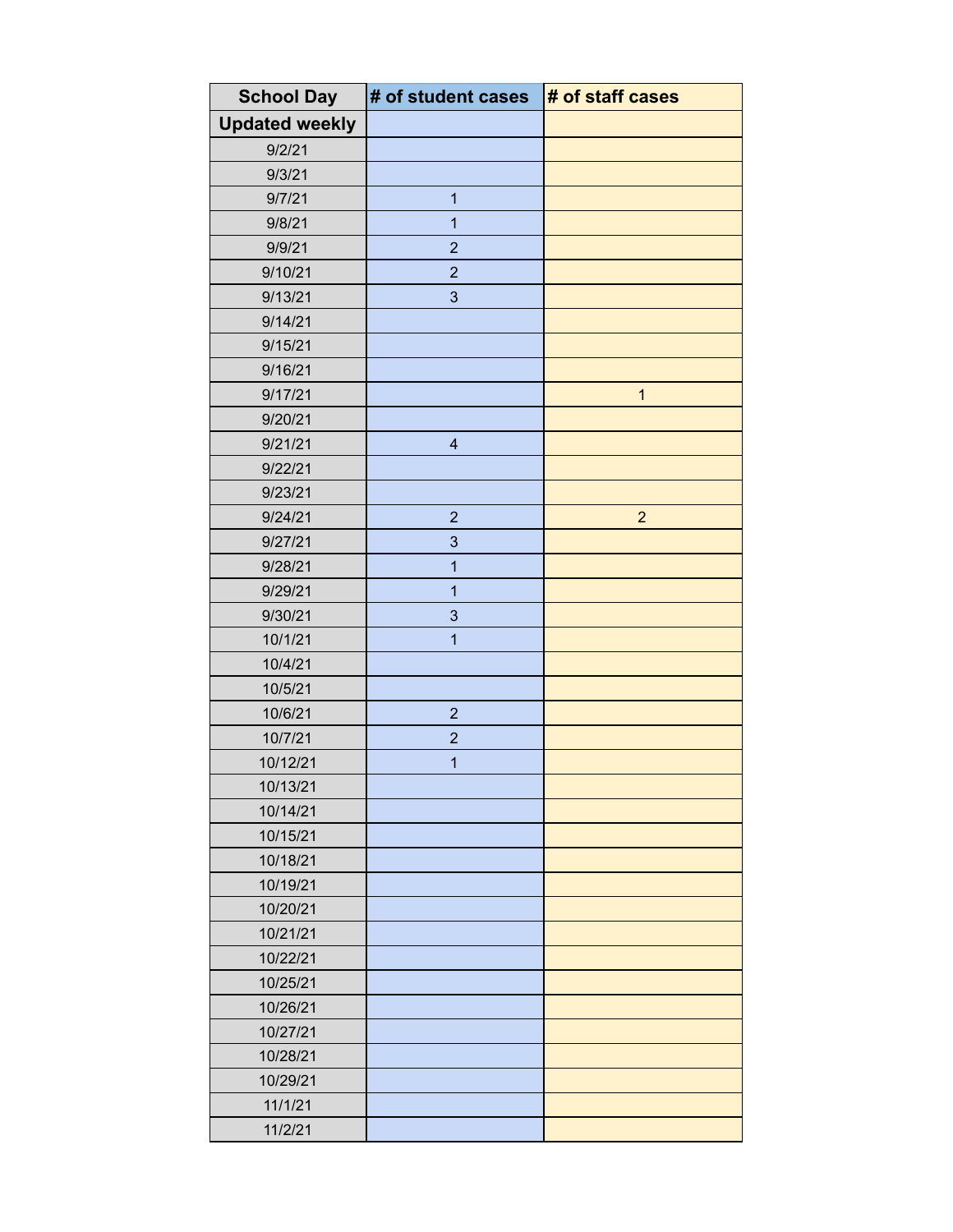| <b>School Day</b>     | # of student cases      | # of staff cases |
|-----------------------|-------------------------|------------------|
| <b>Updated weekly</b> |                         |                  |
| 11/3/21               |                         |                  |
| 11/8/21               |                         | $\mathbf{1}$     |
| 11/9/21               | 1                       |                  |
| 11/10/21              |                         |                  |
| 11/11/21              |                         |                  |
| 11/12/21              |                         |                  |
| 11/15/21              |                         |                  |
| 11/16/21              | $\mathbf{1}$            |                  |
| 11/17/21              |                         |                  |
| 11/18/21              |                         |                  |
| 11/19/21              |                         |                  |
| 11/22/21              | $\mathbf{1}$            |                  |
| 11/23/21              |                         |                  |
| 11/24/21              |                         |                  |
| 11/29                 |                         |                  |
| 11/30/21              |                         |                  |
| 12/1/21               |                         |                  |
| 12/2/21               |                         |                  |
| 12/3.21               |                         | $\mathbf{1}$     |
| 12/6/21               |                         | $\overline{1}$   |
| 12/7/21               |                         |                  |
| 12/8/21               |                         | $\overline{2}$   |
| 12/9/21               |                         |                  |
| 12/10/21              |                         |                  |
| 12/13                 |                         | $\mathbf{1}$     |
| 12/14/21              |                         |                  |
| 12/15/21              |                         | $\overline{c}$   |
| 12/16/21              |                         | $\overline{1}$   |
| 12/20/21              |                         | $\overline{2}$   |
| 12/21/21              | $\mathfrak{S}$          | $\mathbf{1}$     |
| 12/22/21              | $\overline{2}$          | 3                |
| 12/23/21              | $\overline{\mathbf{4}}$ | $\mathbf{1}$     |
| <b>Winter Break</b>   | 5                       | $\overline{2}$   |
| 1/3/22                | $\mathbf{1}$            |                  |
| 1/4/22                | $\overline{1}$          | $\overline{2}$   |
| 1/5/22                |                         |                  |
| 1/6/22                | $\overline{1}$          | $\overline{1}$   |
| 1/7/22                |                         |                  |
| 1/10/22               | $\overline{1}$          | $6\phantom{a}$   |
| 1/11/22               |                         |                  |
| 1/12/22               | $\overline{\mathbf{1}}$ |                  |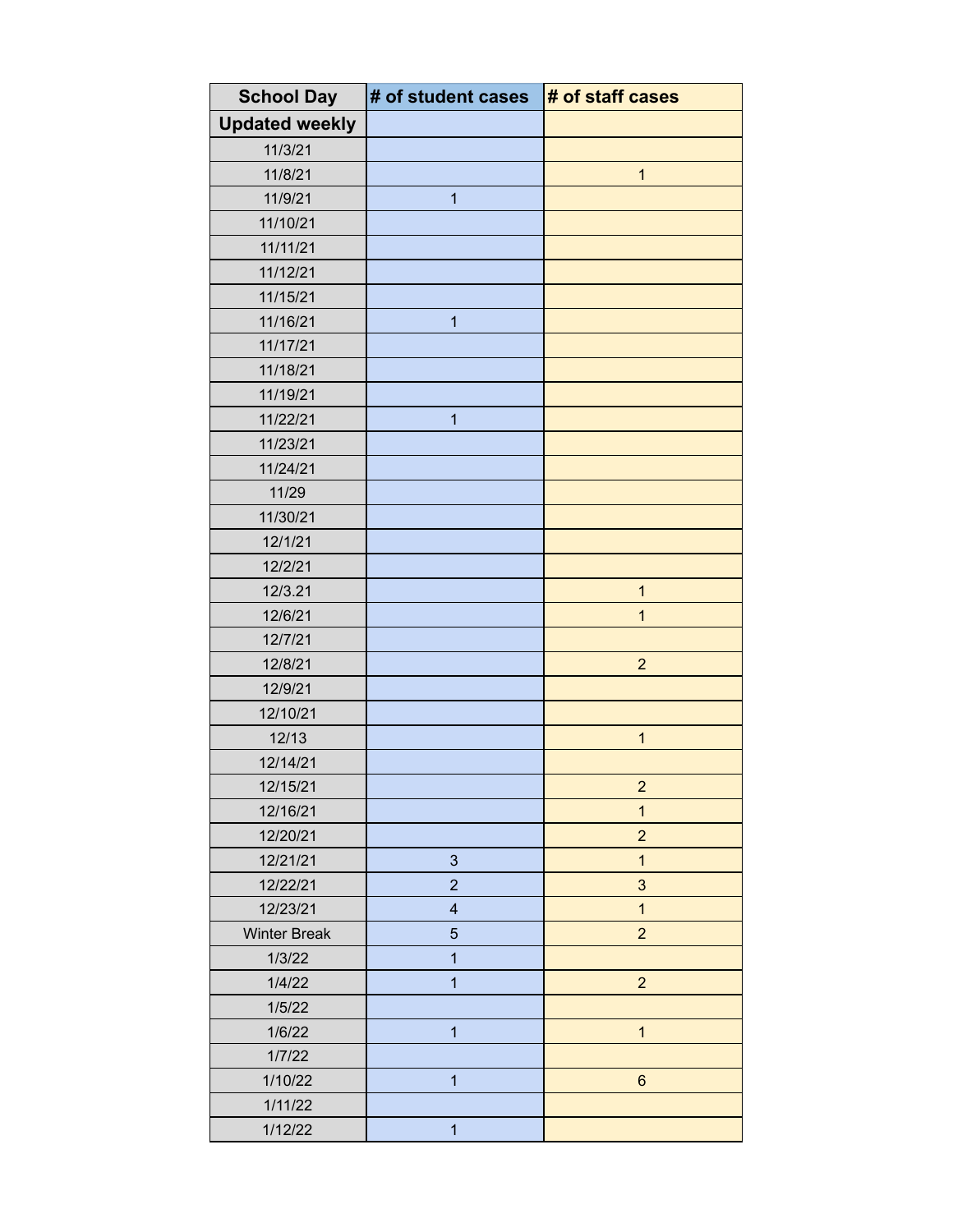| <b>School Day</b>     | # of student cases      | # of staff cases        |
|-----------------------|-------------------------|-------------------------|
| <b>Updated weekly</b> |                         |                         |
| 1/13/22               | $\mathbf{1}$            | $\overline{\mathbf{1}}$ |
| 4-day Weekend         | 3                       |                         |
| 1/18/22               |                         |                         |
| 1/19/22               |                         |                         |
| 1/20/22               |                         |                         |
| 1/21/22               |                         |                         |
| 1/24                  |                         | $\overline{2}$          |
| 1/25/22               |                         | $\overline{1}$          |
| 1/26/22               | $\overline{2}$          |                         |
| 1/27/22               | $\overline{\mathbf{1}}$ | $\mathbf{1}$            |
| 1/28/22               |                         |                         |
| 1/31/22               | 3                       | $\overline{2}$          |
| 2/1/22                | 1                       |                         |
| 2/2/22                | $\overline{\mathbf{1}}$ |                         |
| 2/3/22                | $\overline{2}$          |                         |
| 2/4/22                |                         |                         |
| 2/7/22                |                         |                         |
| 2/8/22                |                         |                         |
| 2/9/22                |                         |                         |
| 2/10/22               |                         |                         |
| 2/11/22               |                         |                         |
| 2/14/22               |                         |                         |
| 2/15/22               |                         |                         |
| 2/16/22               |                         |                         |
| 2/17/22               |                         |                         |
| Presidents' Weekend   |                         |                         |
| 2/22/22               |                         |                         |
| 2/23/22               |                         |                         |
| 2/24/22               |                         |                         |
| 2/25/22               |                         |                         |
| 2/28/22               |                         |                         |
| 3/1/22                |                         |                         |
| 3/2/22                |                         |                         |
| 3/3/22                |                         |                         |
| 3/4/22                |                         |                         |
| 3/7/22                |                         |                         |
| 3/8/22                |                         |                         |
| 3/9/22                |                         |                         |
| 3/10/22               |                         |                         |
| 3/11/22               |                         |                         |
| 3/14/22               |                         |                         |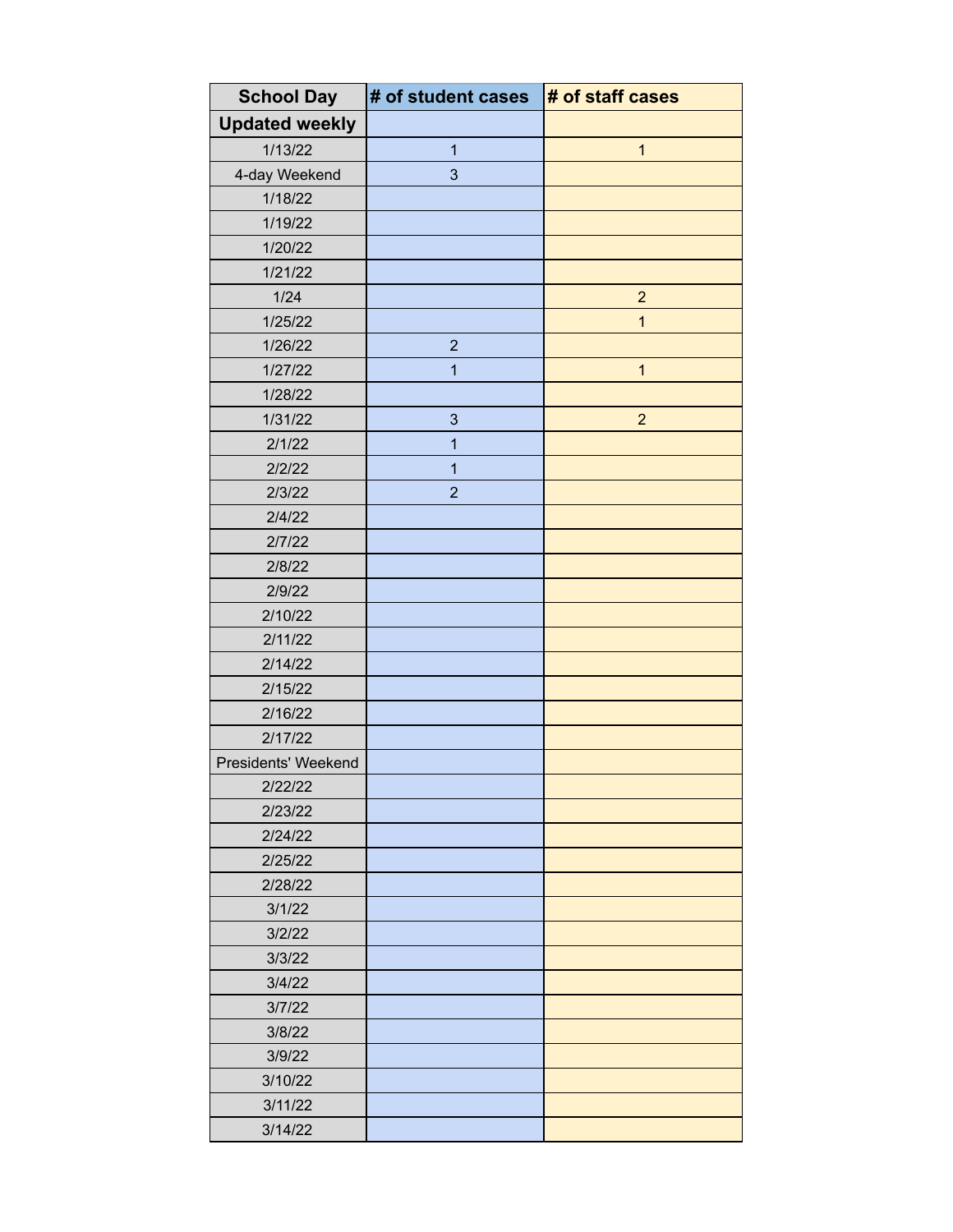| <b>School Day</b>     | # of student cases | # of staff cases |
|-----------------------|--------------------|------------------|
| <b>Updated weekly</b> |                    |                  |
| 3/15/22               |                    |                  |
| 3/16/22               |                    |                  |
| 3/17/22               |                    |                  |
| 3/18/22               |                    |                  |
| 3/21/22               |                    |                  |
| 3/23/22               |                    |                  |
| 3/24/22               |                    |                  |
| 3/25/22               |                    |                  |
| 3/28/22               |                    |                  |
| 3/29/22               |                    |                  |
| 3/30/22               |                    |                  |
| 3/31/22               |                    |                  |
| 4/1/22                |                    |                  |
| 4/4/22                |                    |                  |
| 4/5/22                |                    |                  |
| 4/6/22                |                    | $\mathbf{1}$     |
| 4/7/22                |                    |                  |
| 4/8/22                |                    |                  |
| 4/11/22               |                    |                  |
| 4/12/22               |                    |                  |
| 4/13/22               |                    |                  |
| 4/14/22               |                    |                  |
| Spring Break          |                    |                  |
| 4/25/22               |                    |                  |
| 4/26/22               |                    |                  |
| 4/27/22               |                    |                  |
| 4/28/22               |                    |                  |
| 4/29/22               |                    |                  |
| 5/2/22                |                    |                  |
| 5/3/22                |                    |                  |
| 5/4/22                |                    |                  |
| 5/5/22                |                    | $\mathbf{1}$     |
| 5/6/22                |                    |                  |
| 5/9/22                |                    |                  |
| 5/10/22               |                    |                  |
| 5/11/22               |                    | $\overline{1}$   |
| 5/12/22               |                    |                  |
| 5/13/22               |                    |                  |
| 5/16/22               |                    |                  |
| 5/17/22               |                    |                  |
| 5/18/22               |                    |                  |